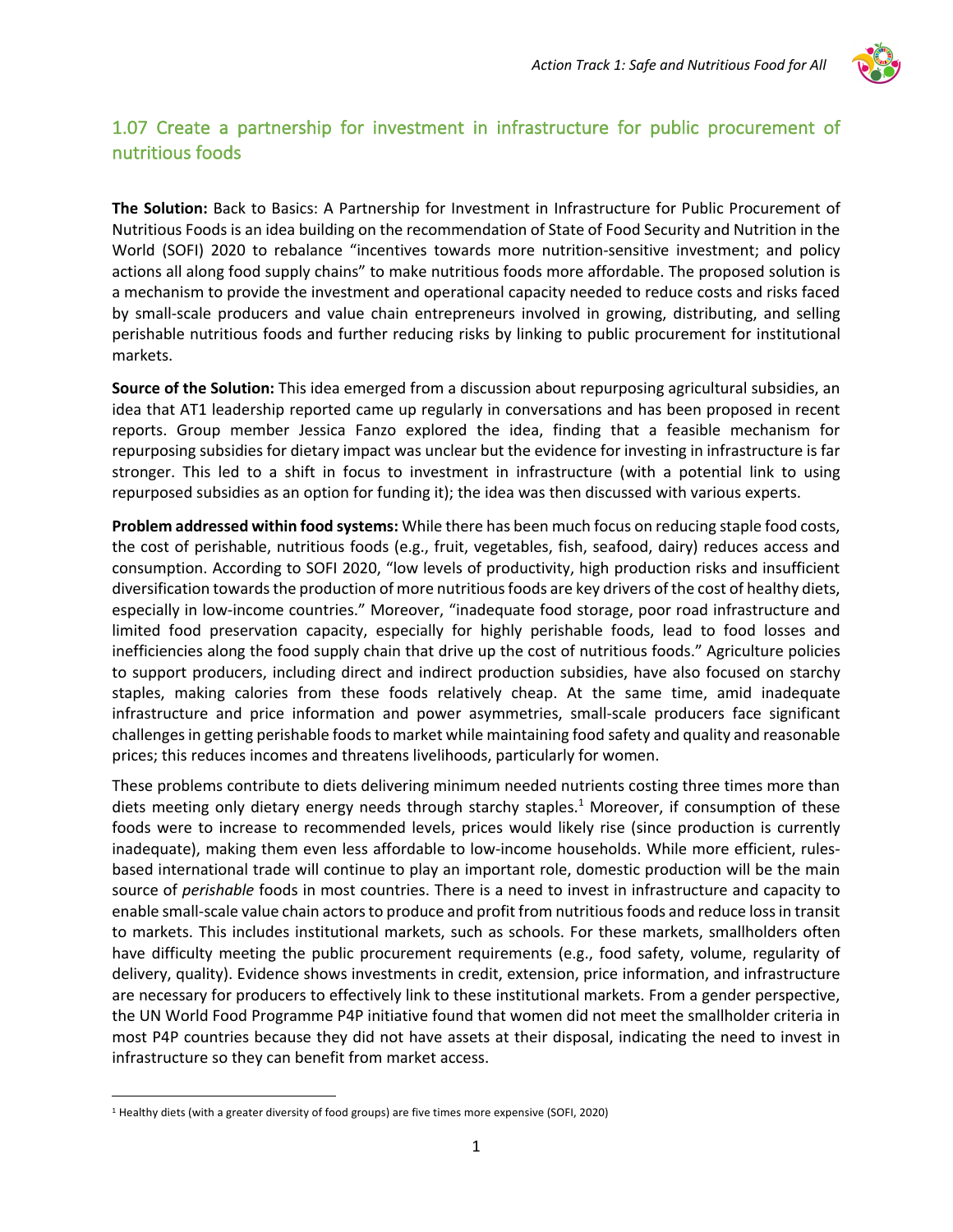

Yet in most rural areas, food system infrastructure development is currently the responsibility of governments. Stretched budgets have led to chronic under-investment in supporting small-scale producers and value chain entrepreneurs. The private sector has deep experience investing in on-farm technologies to produce higher-quality food. Establishing a consortium of partners with different resources and skillsets will increase the likelihood of sustained and adequate investment.

**How this solution will address that problem:** This solution addresses this problem by reducing the direct costs, transaction costs, and risks and creating incentives for investment in infrastructure to improve the connectivity of smallholders/entrepreneurs to markets and procurement systems. Through an investment partnership and guaranteed markets (explained below), infrastructure would be improved, and the capacity of small-scale food producers and value chain entrepreneurs to sell perishable nutritious foods and institutional markets' ability to procure them would increase. This would improve access to nutritious foods among populations dependent on public institutions and programmes, and there could potentially be spill-over effects that would lead to greater affordability of nutritious foods for which there is market demand. The ultimate impact would be that low-income households eat more nutritious foods, leading to improved nutritional status, and that small-scale food producers and value chain entrepreneurs increase their incomes.

These outcomes and impact would be achieved through two interlinked inputs:

• *Back-to-Basics Investment Partnership*. Learning from existing prototypes (see below), a public-private investment partnership would incentivise investment in and direct support (e.g., provision and operation) to infrastructure, training, capacity, access to financing, and technology for small-scale farmers and SMEs involved in value chains for nutritious foods. The public-private partnership would link international finance and development assistance institutions (e.g., World Bank, UNDP, IFAD), companies (e.g., agrifood and non-food companies like telephone and power companies), and governments working together to pool investments to achieve the common objective of increasing the consumption of nutritious foods, with accountability mechanisms. The immediate shared goal would be to ensure that the diverse nutritious food found in small-scale production systems (including livestock and fish) reach markets at lower prices while ensuring decent incomes for producers. Investments could include roads, irrigation and water technologies, technical assistance (e.g., agricultural extension), cold storage systems and other post-harvest storage facilities, credit and finance, market and logistics information systems (e.g., price information), and R&D on climate-resilient, nutritious foods. With significant upfront investment in these public good "basics" by international finance organisations and complementary investments by the private sector, small-scale farms, ranchers, and fishers would supply more nutritious foods, driving down prices and, in turn, meeting demand for these foods. Finance organisations would be incentivised by the ability to spur development and help governments fulfil their goals by financing "last mile" public infrastructure. The incentive for the private sector would be an ability to provide other goods to farmers, like mobile phones, cold storage tools, and rural services, gaining new customers. The incentive for governments would be securing their constituencies' support in future elections and spurring rural development.

• *Guaranteed Institutional Markets*. Many low-income people are increasingly reliant on public institutions and programmes to procure their food. They come to these programmes as nutritionally vulnerable (e.g., for social protection programmes, Solutions 3 and 11) or with high nutritional needs (e.g., school food programmes, Solution 12). The quality of foods available through such programmes, however, is often poor. At the same time, these institutional markets reduce investment risk by providing a guaranteed market. Thus, participating governments could create a strong market incentive to grow nutritious foods by set asides/contracts between farmers and public institutions and programmes or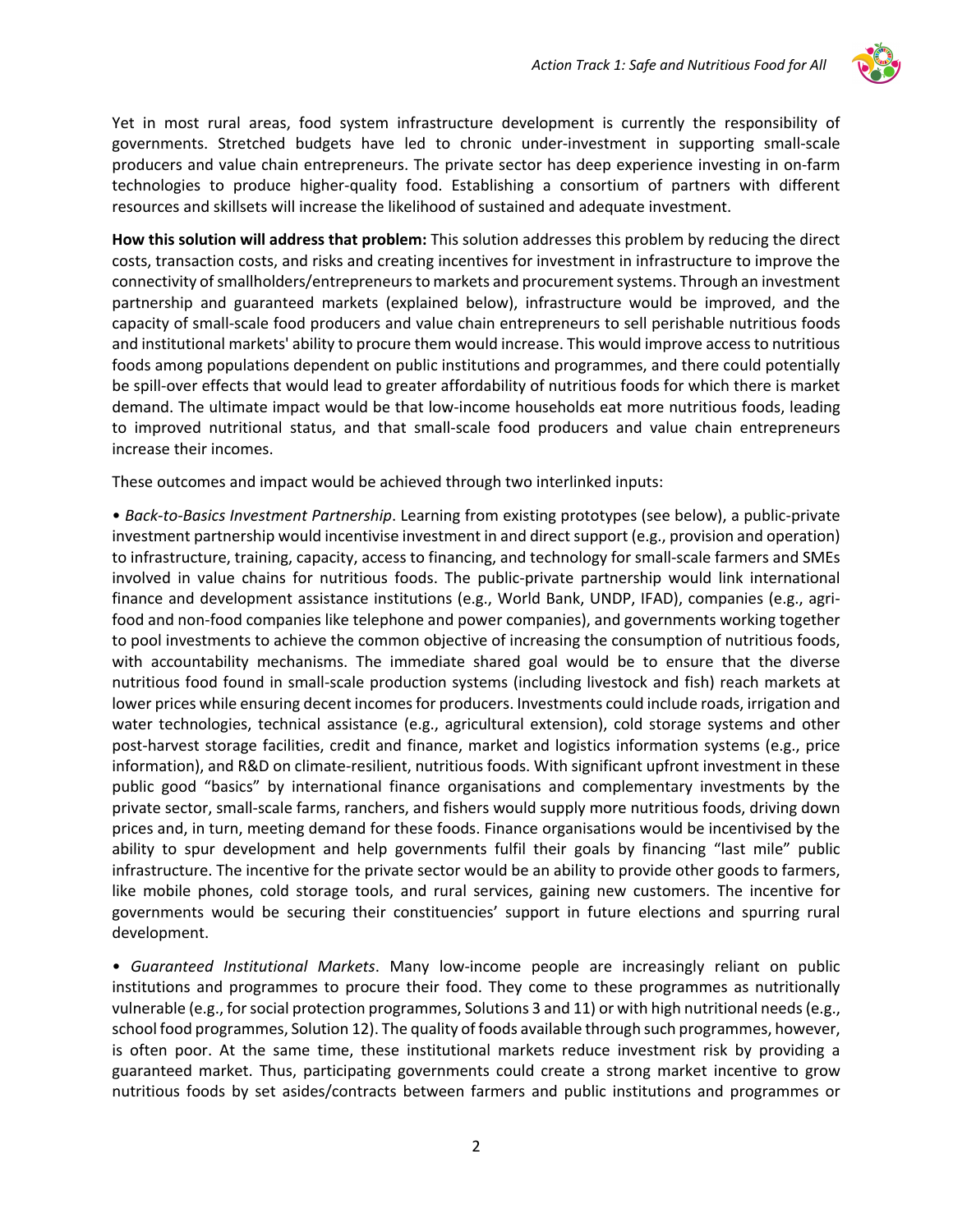

outright purchasing of foods to supply public institutions. These purchases could be funded by repurposing a small percentage (e.g., 5%) of public subsidy funds currently supporting staple crops. The incentive for governments to create public procurement markets is driven by both supply and demand. On the supply side, more food system actors will participate in growing these foods if they know there is market waiting for them. On the demand side, incentives include nourishing the next generation (via schools), ensuring national security (via military meals), and lowering healthcare costs (via hospitals).

**Solution's alignment to the 'game changing and systemic solution' criteria:** This solution is game changing in that it is intended to change mindsets about the core purpose of investing in food systems: placing nutritious foods and co-benefits at the core rather than focusing on generating returns from starchy staples, oil crops, or sugar. It proposes food systems investment that purposefully focuses on positive nutrition-related outcomes by lowering the cost of nutritious foods for low-income households. It thus proposes to change the 'rules' for investment in infrastructure in the food system, aiming to prioritise infrastructure that supports small-scale producers and value chain entrepreneurs, with an explicit linkage to guaranteed markets to reduce risk.

*Impact potential at scale:* This aims to reach large numbers of small-scale producers: Small farms globally produce about 35% of food commodities on 24% of arable land (not counting fisherfolk and pastoralists). These small farms account for significant crop biodiversity and produce 53-81% of micronutrients in the global food supply. The solution will also reach large numbers of people through public institutions/programmes, leveraging significant government spending on public procurement (and thus market power). And it will generate spill-over impacts: as production increases, prices will fall, and better infrastructure will support open markets as well as other sectors (e.g., health).

*Actionability:* initiatives already exist in this area, indicating actionability. However, there are outstanding questions about different possible models and how they would ensure the private sector's willingness to invest; they would need to be confident of the potential to acquire new customers who would continue to utilise their products and services. While government can provide incentives, this should not lead to undue "subsidies" (making it cost-inefficient). Stakeholders would need to think creatively, engage with diverse partners in and out of the food system, involve brokers to ensure accountability, and learn from successful approaches from other sectors (including in infrastructure more widely). Governments would need to create incentives for the private sector and producers to positively engage, along with disincentives for contributing to negative outcomes.

Purposeful nutritious investment could be designed to have co-benefits across the system for: (1) livelihoods, as providing markets for small-scale producers can support poverty reduction; (2) the environment, as small-scale producers tend to have more diverse landscapes and farm in a way that promotes ecosystem services and sustainable practices; (3) resilience to vulnerabilities, shocks and stresses by building infrastructure including for water, storage, and processing; and (4) gender equity, as public procurement initiatives can give women competitive advantages by establishing quotas, award criteria, and bid price preferences for women or women-owned businesses.

**Existing evidence:** Gains in small-scale producers' productivity and poverty reduction are far greater when complementary interventions are made in infrastructure, education, and market access. Evidence indicates investment in infrastructure can lower food prices. For example, public investment in road networks in 14 African countries could help increase food affordability. Evidence also shows that strengthening markets and improving market access are key to optimising the benefits of the diverse production systems common on small-scale farms. There are several examples of government-led public procurement initiatives favouring small-scale producers (e.g., Brazil, Thailand, Uruguay); 'home-grown school feeding' programmes of WFP and FAO are also strong examples. There are several examples of